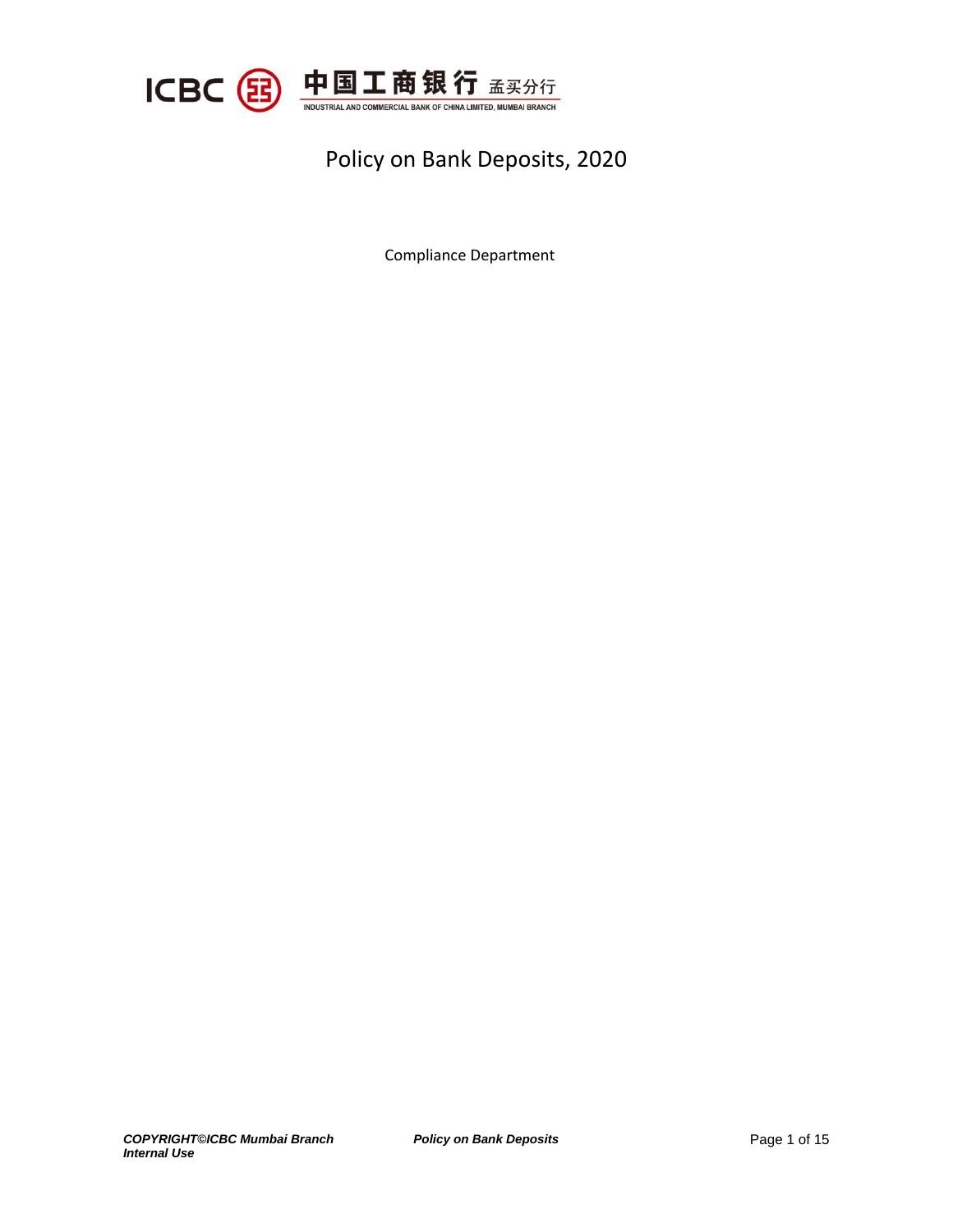

# **Document History**

| <b>Document Name</b> | <b>Policy on Bank Deposits</b> |  |
|----------------------|--------------------------------|--|
| Document Type        | Policy                         |  |
| Version No           | 8                              |  |
| Author               | Compliance                     |  |
| Release Range        | <b>ICBC Mumbai Branch</b>      |  |
| Approved By          | <b>Compliance Committee</b>    |  |
| Date of Approval     | June 18, 2020                  |  |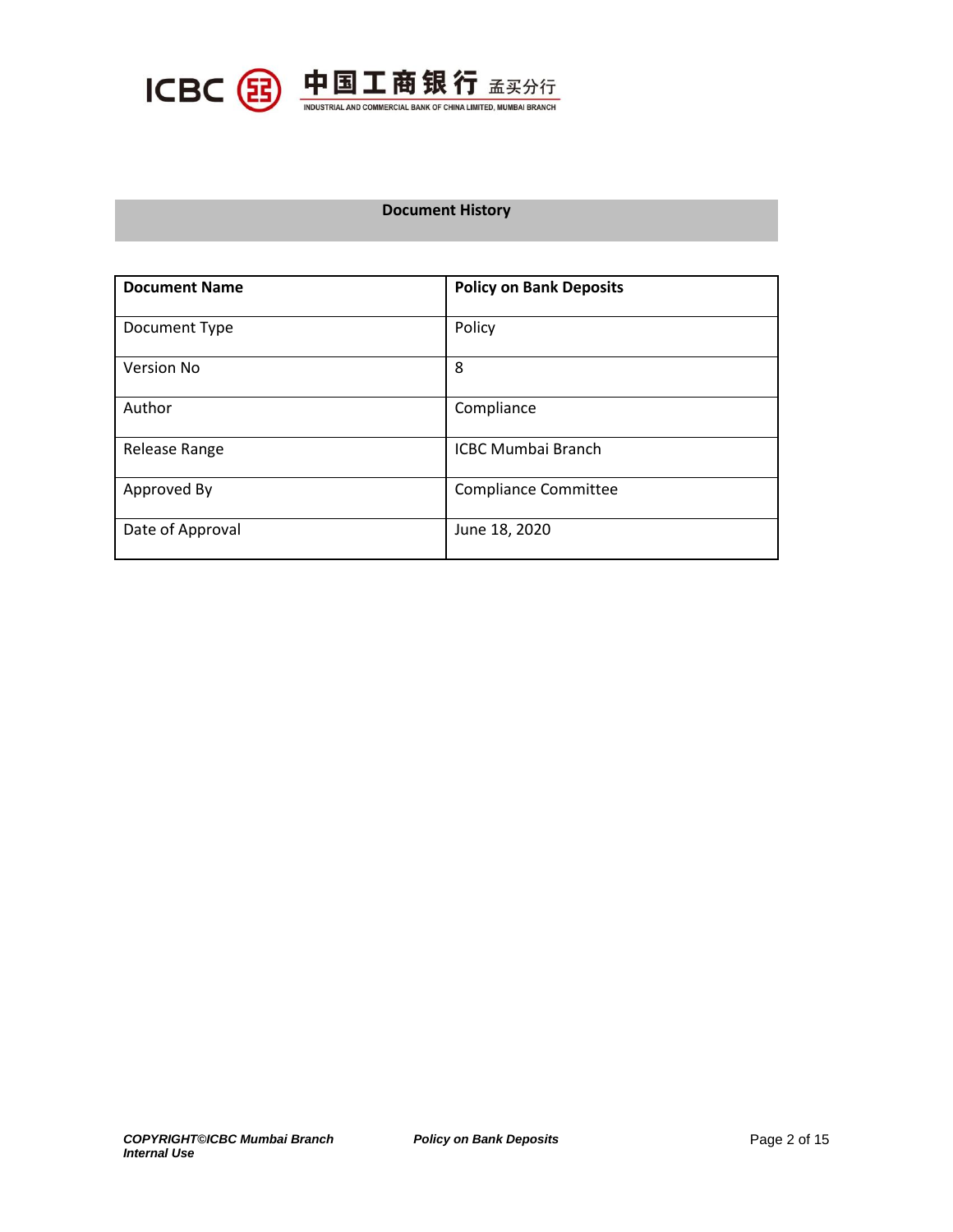



| <b>Version</b> | <b>Revised By</b>     | <b>Summary of changes</b>                        | <b>Approved By</b>               | <b>Approval Date</b> |
|----------------|-----------------------|--------------------------------------------------|----------------------------------|----------------------|
| 1.0            |                       | <b>Initial Policy</b>                            | <b>Chief Executive Officer</b>   | 1-Sept-2011          |
| 2.0            | Malcolm Cooper        | Modifications / enhancements<br>indicated in red | Local<br>Management<br>Committee | 26-Feb-2014          |
| 3.0            | Malcolm Cooper        | Modifications / enhancements                     | Management<br>Local<br>Committee | 21-Nov-2014          |
| 4.0            | Malcolm Cooper        | Review                                           | <b>Compliance Committee</b>      | 26-Nov-2015          |
| 5.0            | Malcolm Cooper        | Review                                           | <b>Compliance Committee</b>      | 29-Sep-2016          |
| 6.0            | Malcolm Cooper        | Review                                           | <b>Compliance Committee</b>      | 23-April-2018        |
| 7.0            | <b>Viiveck Shetty</b> | <b>Annual Review</b>                             | <b>Compliance Committee</b>      | 27-March-2019        |
| 8.0            | <b>Viiveck Shetty</b> | <b>Annual Review</b>                             |                                  |                      |

This policy is the property of Industrial and Commercial Bank of China, Mumbai Branch. The compilation of this manual was done by the Compliance Department. The policy is used as a guideline and source of information. Any changes or alterations can only be made with the approval of the Chief Executive Officer (CEO)

For any comments on this document please contact Team-Compliance.

# **CONTENTS**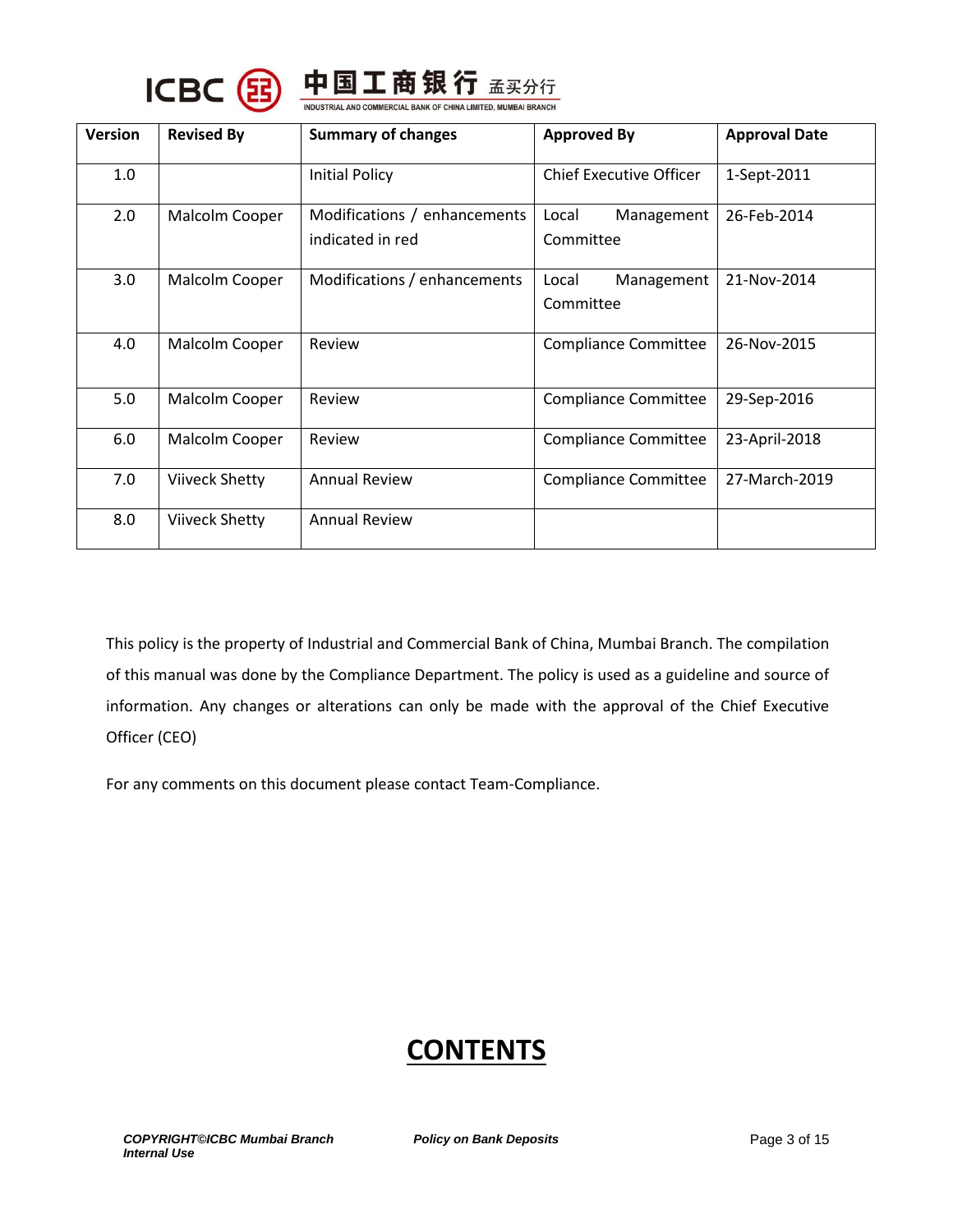

- 1. Preamble
- 2. Types of Deposit Accounts
- 3. Account Opening and Operation of Deposit Accounts
- 4. Interest Payments
- 5. Accounts of Illiterates
- 6. Addition or deletion of name/s of joint account holders
- 7. Customer Information
- 8. Secrecy of Customer's Accounts
- 9. Premature withdrawal of term deposits
- 10. Premature renewal of term deposits
- 11. Renewal of overdue term deposits
- 12. Advances against deposits
- 13. Settlement of dues in deceased deposit accounts
- 14. Interest payable on term deposit in deceased account
- 15. Insurance Cover for Deposits
- 16. Stop Payment Facility
- 17. Dormant Accounts
- 18. Redressal of Complaints and Grievances
- 19. **Bulk Deposit**
- 20. **Suo Moto Closure of Savings and Current Account**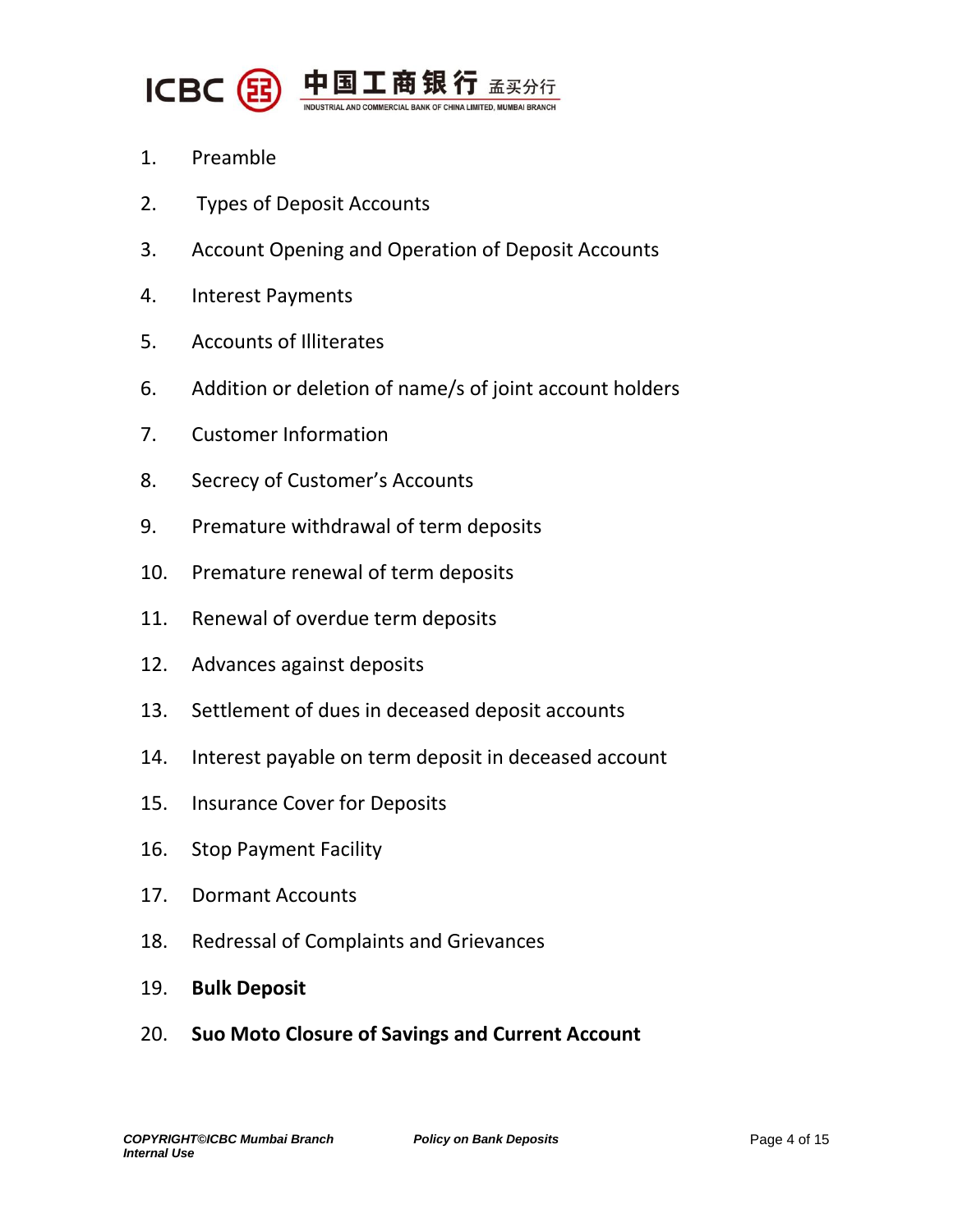

# **1. Preamble**

One of the important functions of the Bank is to accept deposits from the public for the purpose of lending. In fact, depositors are the major stakeholders of the Banking System. The depositors and their interests form the key area of the regulatory framework for banking in India and this has been enshrined in the Banking Regulation Act, 1949. The Reserve Bank of India is empowered to issue directives / advices on interest rates on deposits and other aspects regarding conduct of deposit accounts from time to time. With liberalization in the financial system and deregulation of interest rates, banks are now free to formulate deposit products within the broad guidelines issued by RBI.

This policy document on deposits outlines the guiding principles in respect of formulation of various deposit products offered by the Bank and terms and conditions governing the conduct of the account. The document recognizes the rights of depositors and aims at dissemination of information with regard to various aspects of acceptance of deposits from the members of the public, conduct and operations of various deposits accounts, payment of interest on various deposit accounts, closure of deposit accounts, method of disposal of deposits of deceased depositors, etc., for the benefit of customers. It is expected that this document will impart greater transparency in dealing with the individual customers and create awareness among customers of their rights. The ultimate objective is that the customer will get services they are rightfully entitled to receive without demand.

While adopting this policy, the bank reiterates its commitments to individual customers outlined in the code of Banks Commitment to Customer adopted by the banks. This document is a broad framework under which the rights of common depositors are recognized. Detailed operational instructions on various deposit schemes and related services will be issued from time to time.

#### **2. Types of Deposit Accounts**

While various deposit products offered by the Bank are assigned different names. The deposit products can be categorized broadly into the following types. Definition of major deposits schemes is as under: -

i) "Demand deposits" means a deposit received by the Bank which is withdraw able on demand;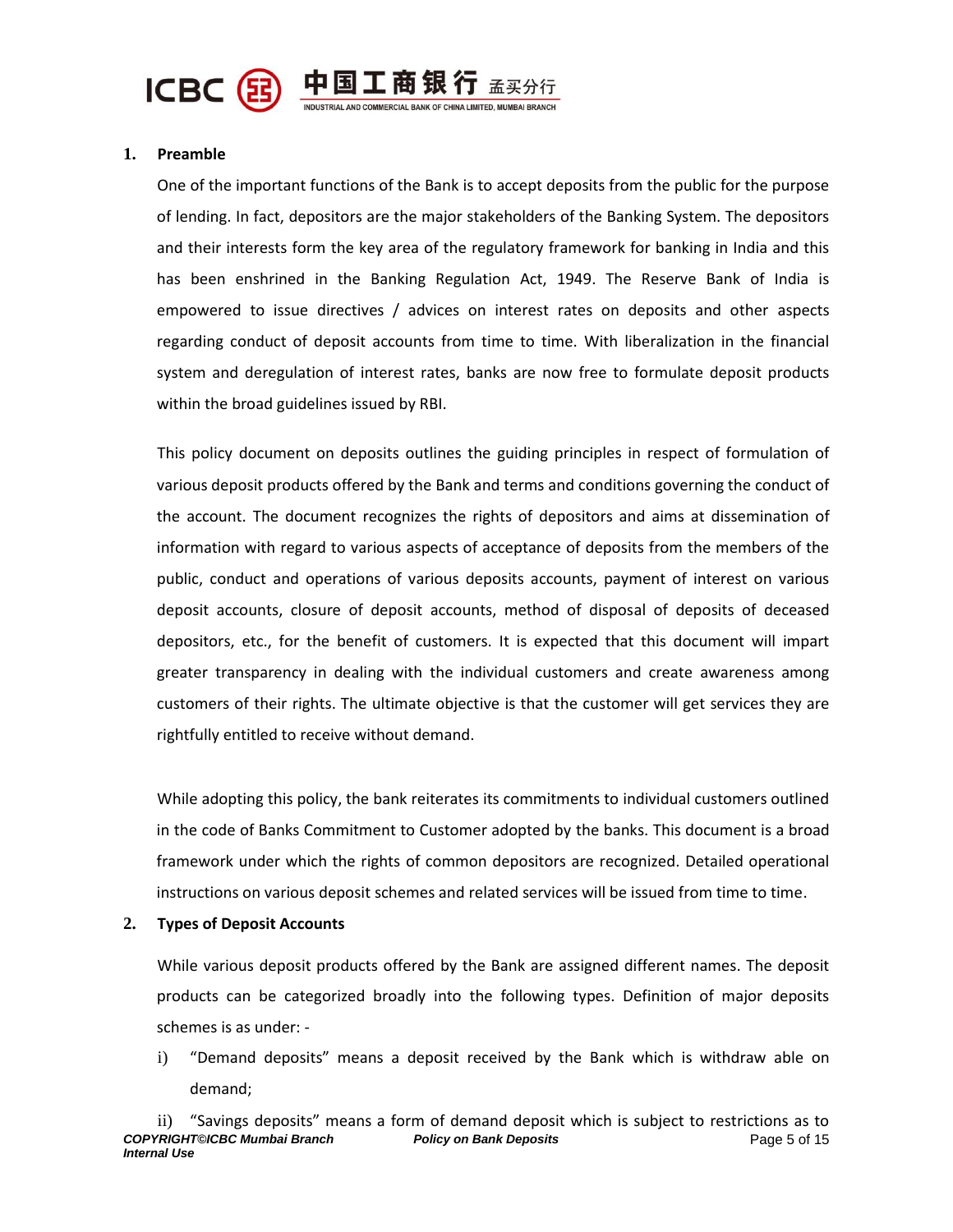

the number of withdrawals as also the amounts of withdrawals permitted by the Bank during any specified period;

- iii) "Term deposit" means a deposit received by the Bank for a fixed period withdraw-able only after the expiry of the fixed period and includes deposits such as Recurring / Double Benefit Deposits / Short Deposits / Fixed Deposits /Monthly Income Certificate /Quarterly Income Certificate etc.
- iv) Notice Deposit means term deposit for specific period but withdraw-able on giving at least one complete banking days' notice;
- v) "Current Account" means a form of demand deposit wherefrom withdrawals are allowed any number of times depending upon the balance in the account or up to a particular agreed amount and will also include other deposit accounts which are neither Savings Deposit nor Term Deposit.

# **3. Account Opening and Operation of Deposit Accounts**

- A. The Bank before opening any deposit account will carry out due diligence as required under "Know Your Customer" (KYC) guidelines issued by RBI Anti-Money laundering rules and regulations and or such other norms or procedures as laid down in the KYC-AML Policy of the bank. If the decision to open an account of a prospective depositor requires clearance at a higher level, reasons for any delay in opening of the account will be informed to him/her and the final decision of the Bank will be conveyed at the earliest to him/her.
- B. The Bank is committed to providing basic banking services to disadvantaged sections of the society. Presently, the bank is offering business for corporates, but as soon as and when Retail Banking services will be offered to those through no frill/ Basic Banking / Small Accounts and accounts shall be opened with relaxed customer acceptance norms as per regulatory guidelines.
- C. The account opening forms and other material shall be provided to the prospective depositor by the Bank. The same will contain details of information to be furnished and documents to be produced for verification and or for record. The bank official opening the account shall explain the procedural formalities and provide necessary clarification sought by the prospective depositor when he approaches for opening a deposit account.

*COPYRIGHT©ICBC Mumbai Branch Policy on Bank Deposits Internal Use* Page 6 of 15 D. The regulatory guidelines require banks to categorize customers based on risk perception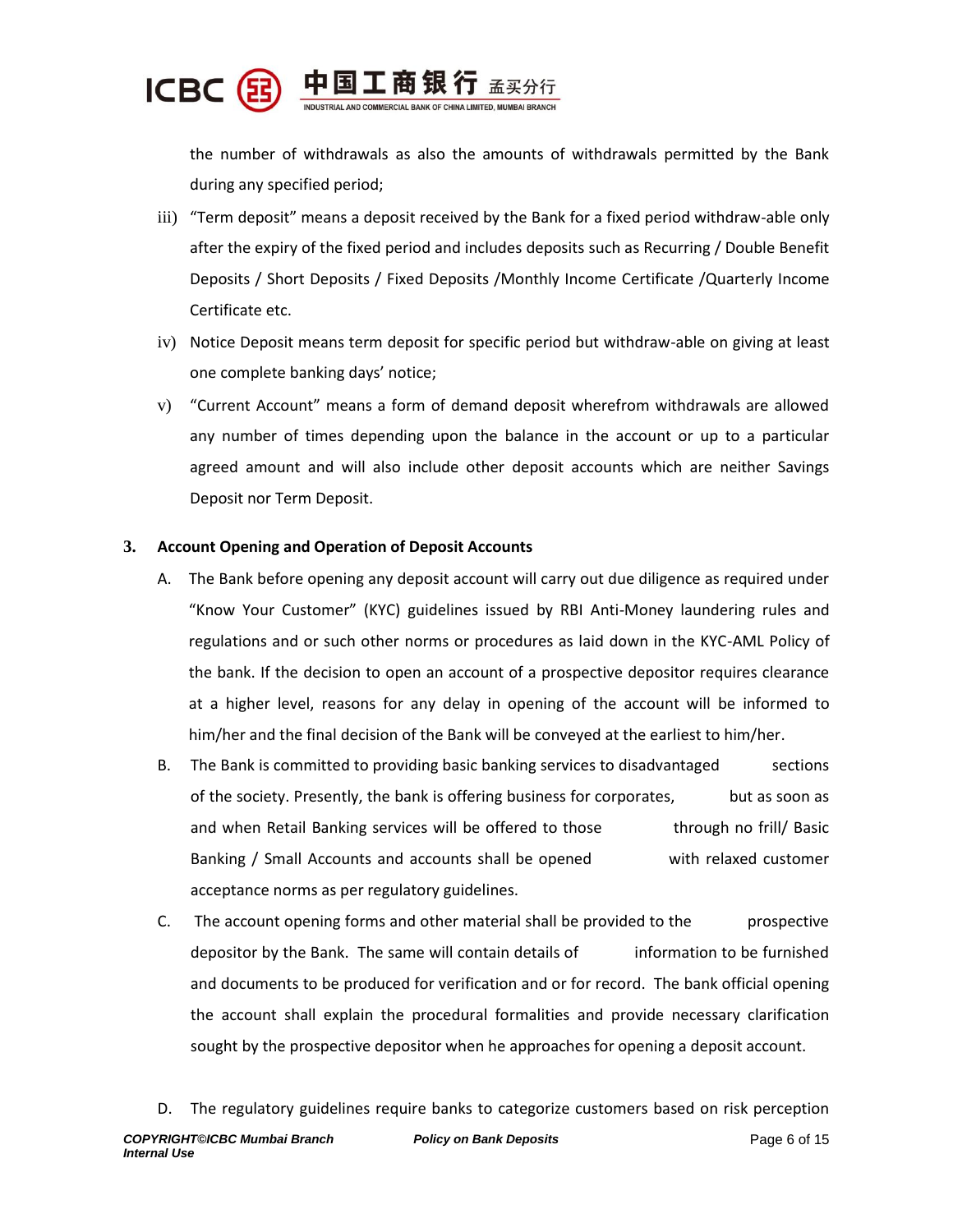

and prepare profiles of customers for the purpose of transaction monitoring. Inability or unwillingness of a prospective customer to provide necessary information/details could result in the bank not opening an account.

- E. Inability of an existing customer to furnish details required by the bank to fulfill statutory obligations could also result in closure of the account after due notice(s) is provided to the customer.
- F. For Deposit products like Savings Bank Account and Current Deposit Account, the bank will normally stipulate certain minimum balances to be maintained as part of terms and conditions governing operation of such accounts. For Saving Bank Account the bank may also place restrictions on number of transactions, cash withdrawals, etc., for given period. Similarly, the bank may specify charges for issue of cheque books, additional statement of accounts, duplicate passbook, folio charges, etc. All such details, regarding terms and conditions for operation of the account and schedule of charges for various services provided will be communicated to the prospective depositor while opening the account.
- G. Savings Bank Accounts can be opened for eligible person/persons and certain Organizations / agencies (as advised by Reserve Bank of India from time to time).
- H. Current Accounts can be opened by individuals / partnership firms / Private and Public Limited Companies / HUFs / Specified Associates / Societies / Trusts. Departments of Authority created by Government (Central or State), Limited Liability Company, etc.
- I. Term Deposits Accounts can be opened by individuals / partnership firms / Private and Public Limited Companies / HUFs/ Specified Associates / Societies / Trusts, Departments of Authority created by Government (Central or State), Limited Liability Company, etc.
- J. The due diligence process, while opening a deposit account will involve satisfying about the identity of the person, verification of address, satisfying about his occupation and source of income. Obtaining recent photograph of the person/s opening / operating the account form part of due diligence process.
- K. In addition to the due diligence requirements, under KYC norms the Bank is required by law to obtain Permanent Account Number (PAN) or alternatively declaration in Form No. 60 as specified under the Income Tax Act / Rules.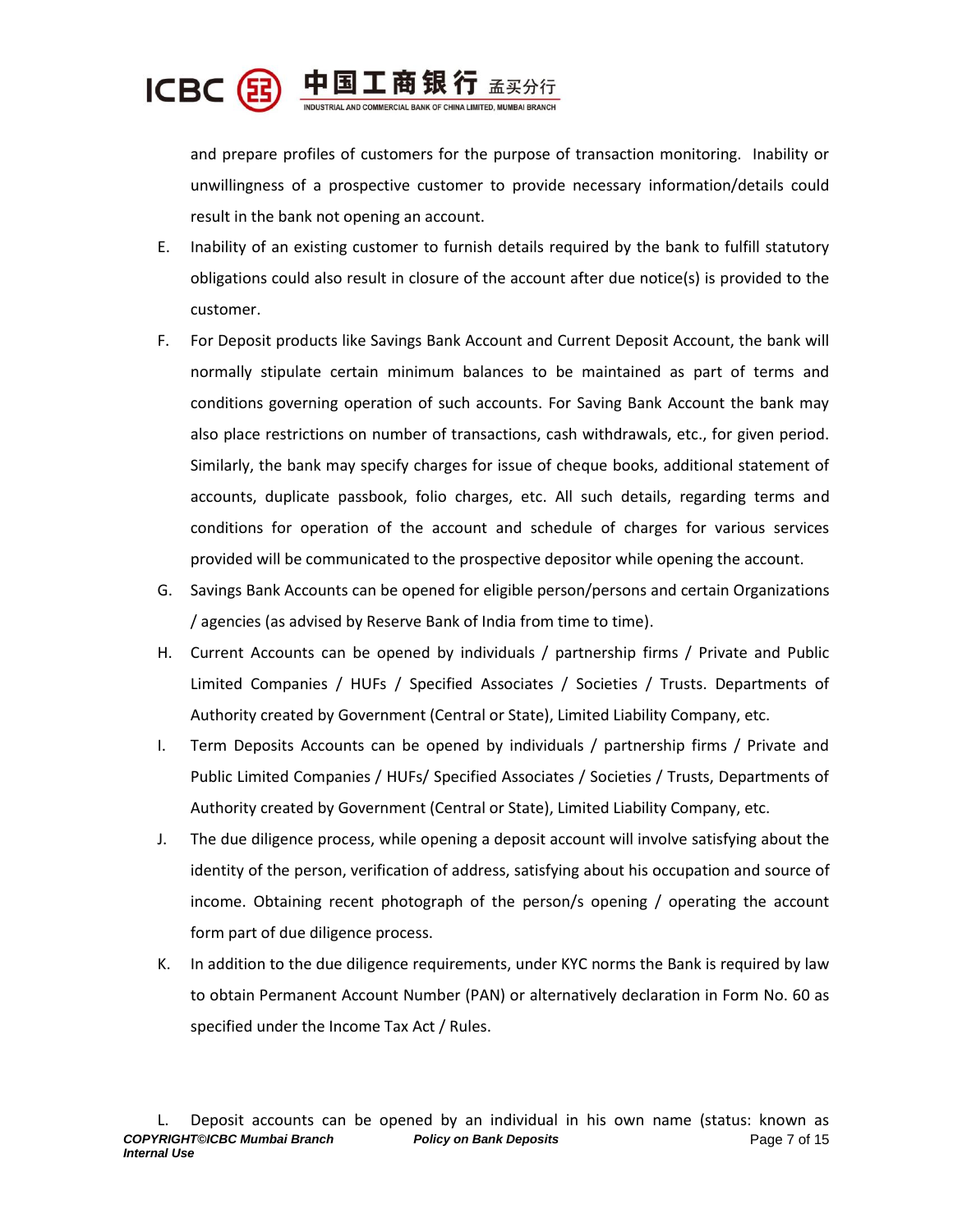

account in single name) or by more than one individual in their own names (status: known as Joint Account).

- M. Operation of Joint Account The Joint Account opened by more than one individual can be operated by single individual or by more than one individual jointly. The mandate for operating the account can be modified with the consent of all account holders.
- N. The joint account holders can give any of the following mandates for the disposal of balance in the above accounts:
	- i. Either or Survivor: If the account is held by two individuals say, A & B, the final balance along with interest, if applicable, will be paid to survivor on death of anyone of the account holders.
	- ii. Anyone or Survivor/s : If the account is held by more than two individuals say, A, B and C, the final balance along with interest, if applicable, will be paid to the survivor on death of any two account holders.

The above mandates will be applicable to or become operational only on or after the date of maturity of term deposits. This mandate can be modified by the consent of all the account holders.

- O. At the request of the depositor, the Bank will register mandate / power of attorney given by him/her authorizing another person to operate the account on his /her behalf.
- P. The term deposit account holders at the time of placing their deposits can give instructions with regard to closure of deposit account or renewal of deposit for further period on the date of maturity.
- Q. Nomination facility is available on all deposit account opened by individuals. Nomination is also available to an account opened by a sole proprietor. Nomination can be made in favour of one individual only. Nomination so made can be cancelled or changed by the account holder/s any time. While making nomination, cancellation or change thereof, it is required to be witnessed by a third party. Nomination can be modified by the consent of account holder/s. Nomination can be made in favour of a minor also.
- R. Bank recommends that all depositors avail nomination facility. The nominee, in the event of death of the depositor/s, would receive the balance outstanding in the account as a trustee of legal heirs. The depositor will be informed of the advantages of the nomination facility while opening a deposit account.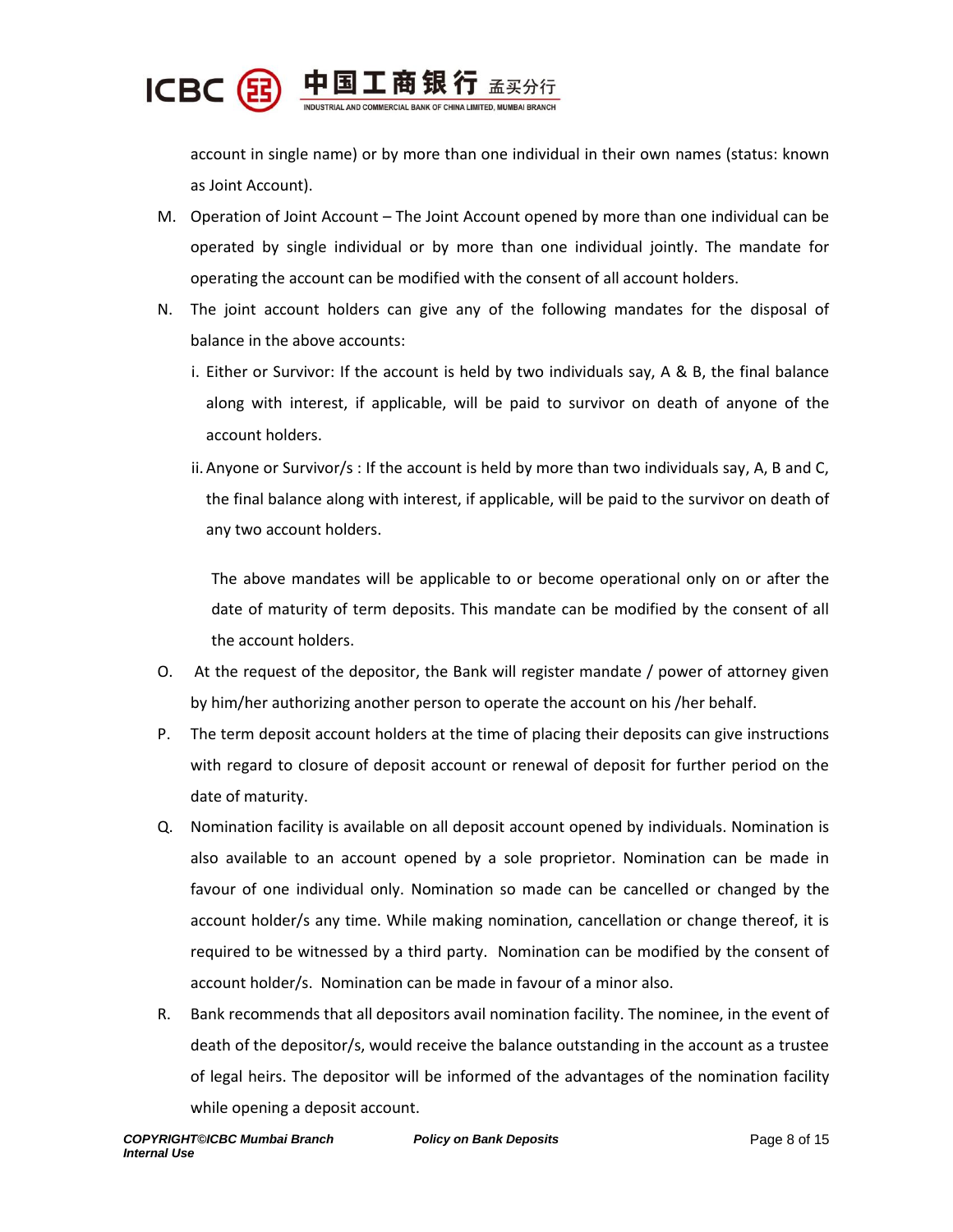

S. A statement of account will be provided by the Bank to Savings Bank as well as Current Deposit Account Holders periodically as per terms and conditions of opening of the account. Alternatively, the Bank may issue a Pass Book to Savings Bank account holders.

# **4. Interest Payments**

- i) Interest shall be paid on saving account at the rate specified by Reserve Bank of India directive from time to time. However, term deposit interest rates are decided by the Bank within the general guidelines issued by the Reserve Bank of India from time to time.
- ii) In terms of Reserve Bank of India directives, interest shall be calculated at quarterly intervals on term deposits and paid at the rate decided by the Bank depending upon the period of deposits. In case of monthly deposit scheme, the interest shall be calculated for the quarter and paid monthly at discounted value. The interest on term deposits is calculated by the Bank in accordance with the formulae and conventions advised by Indian Banks' Association.
- iii) The rate of interest on deposits will be prominently displayed in the branch premises. Changes, if any, with regard to the deposit schemes and other related services shall also be communicated upfront and shall be prominently displayed.
- iv) The Bank has statutory obligation to deduct tax at source if the total interest paid / payable on all term deposits held by a person exceeds the amount specified under the Income Tax Act. The Bank will issue a tax deduction certificate (TDS Certificate) for the amount of tax deducted. The depositor, if entitled to exemption from TDS can submit declaration in the prescribed format at the beginning of every financial year.

# **5. Account of Illiterate Persons**

The Bank may at its discretion open deposit accounts other than Current Accounts of an illiterate person. The account of such person may be opened provided he/she calls on the Bank personally along with a witness who is known to both the depositor and the Bank. Normally, no cheque book facility is provided for such Savings Bank Account. At the time of withdrawal/ repayment of deposit amount and/or interest, the account holder should affix his / her thumb impression or mark in the presence of the authorized officer who should verify the identity of the person. The Bank will explain the need for proper care and safe keeping of the passbook etc. given to the account holder. The Bank official shall explain the terms and conditions governing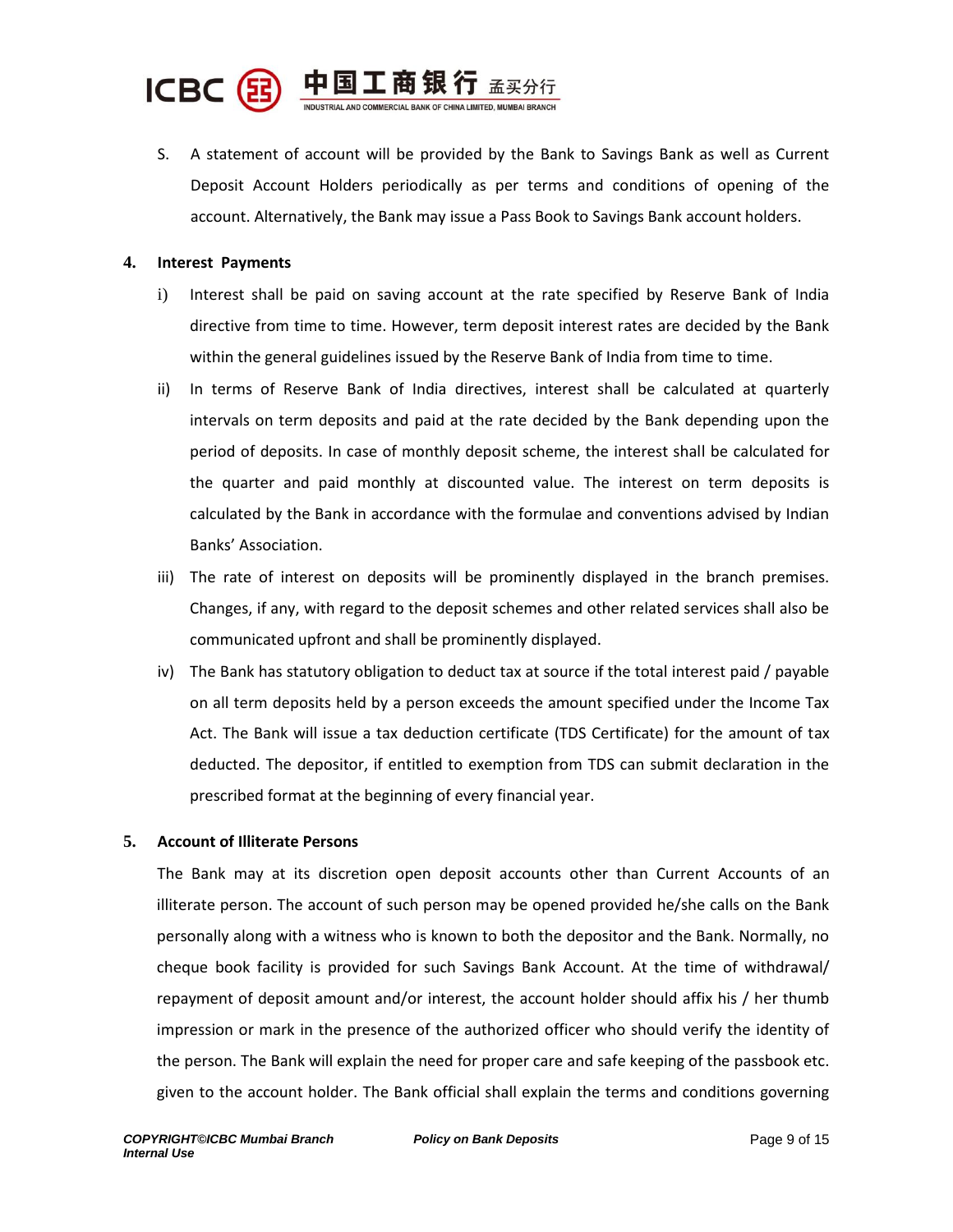

the account to the illiterate person.

# **6. Addition or deletion of the name/s of joint account holders**

The bank may at the request of all the joint account holders allow addition or deletion of name/s of joint account holder/s if the circumstances so warrant or allow an individual depositor to add the name of another person as a joint account holder.

# **7. Customer information**

The customer information collected from the customers shall not be used for cross selling of services or products by the Bank, its subsidiaries and affiliates. If the Bank proposes to use such information, it shall be strictly with the consent of the account holder.

# **8. Secrecy of customer's accounts**

The Bank shall not disclose details / particulars of the customer's account to a third person or party without the expressed or implied consent from the customer. However, there are some exceptions, viz. disclosure of information under compulsion of law, where there is a duty to public to disclose and where interest of the Bank requires disclosure.

# **9. Premature withdrawal of term deposit**

The Bank on request from the depositor, at its discretion may allow withdrawal of term deposit before completion of the period of the deposit agreed upon at the time of placing the deposit. The Bank shall declare the penal interest rates applicable for premature withdrawal of term deposit. The Bank shall make depositors aware of the applicable rate along with the deposit rate.

#### **10. Premature renewal of term deposit**

In case the depositor desires to renew the deposit by seeking premature closure of an existing term deposit account, the bank will permit the renewal at the applicable rate on the date of renewal, provided the deposit is renewed for a period longer than the balance period of the original deposit. While prematurely closing a deposit for the purpose of renewal, interest on the deposit for the period it has remained with the bank will be paid at the rate applicable on the date of deposit to the period for which the deposit remained with the bank and not at the contracted rate. Further, the bank may levy penalty for pre-mature closure of an existing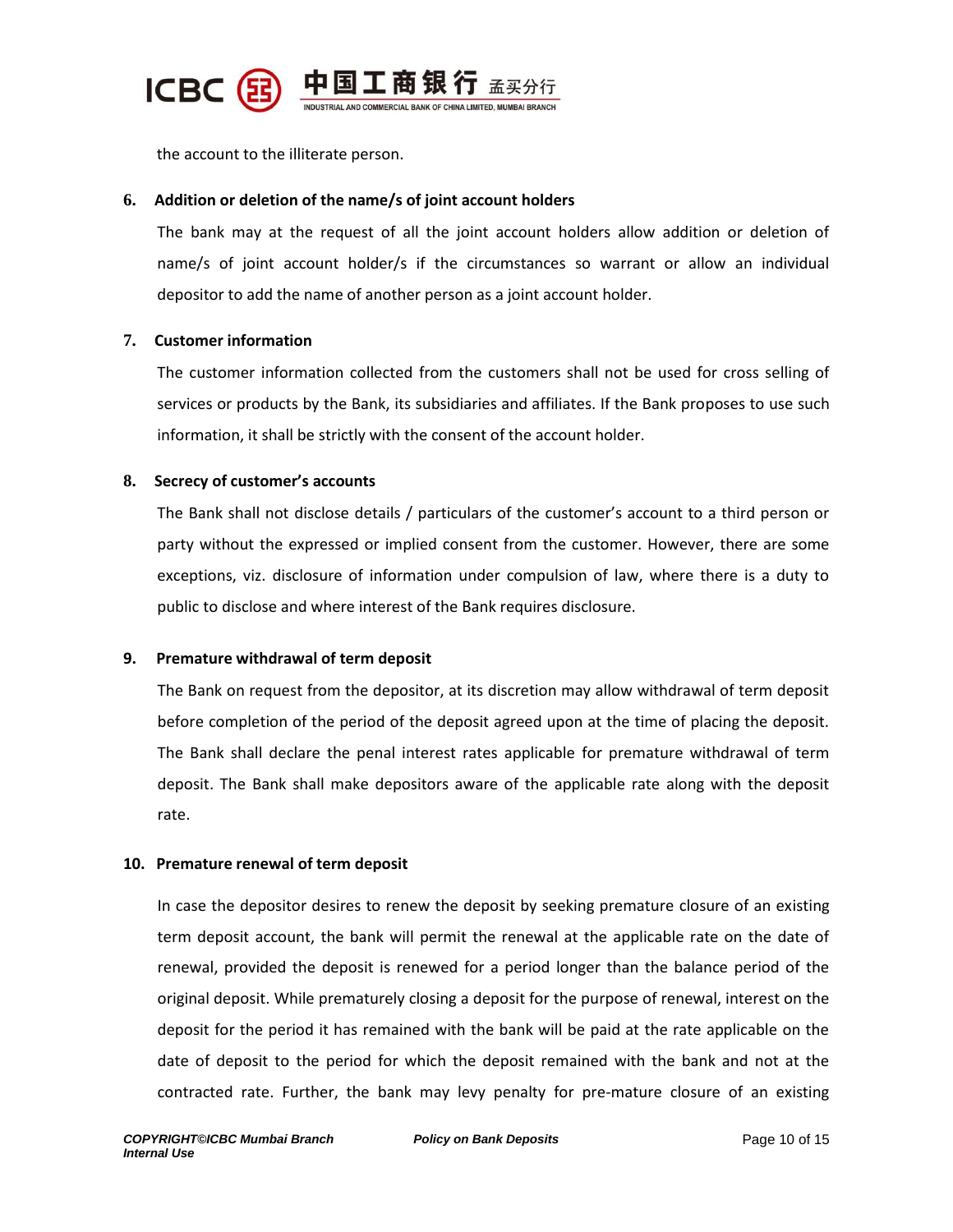

deposit at such rates as may be decided by the bank from time to time.

# **11. Renewal of overdue term deposits**

When a term deposit is renewed on maturity, rate of interest on the renewed deposit for the period specified by the depositor as applicable on the date of maturity would be applied. If request for renewal is received after the date of maturity, the deposit will be issued from the date of such request received, at the rate of interest applicable on the said date of request.

# **12. Advances against deposits**

The Bank may consider the request of the depositor/s for loan / overdraft facility against term deposits duly discharged by the depositor/s on execution of necessary security documents.

#### **13. Settlement of dues in deceased deposit account**

- A. If the depositor has registered nomination with the Bank the balance outstanding in the account of the deceased depositor will be transferred to the account of / paid to the nominee after the Bank satisfies about the identity of the nominee, etc.
- B. The above procedure will be followed even in respect of a joint account where nomination is registered with the Bank.
- C. In a joint deposit account, when one of the joint account holders dies, the Bank is required to make payment jointly to the legal heirs of the deceased person and the surviving depositor(s). However, if the joint account holders had given mandate for disposal of the balance in the account in the forms such as "either or survivor, former / latter or survivor, anyone of survivors or survivor; etc., the payment will be made as per the mandate to avoid delays in production of legal papers by the heirs of the deceased.
- D. In the absence of nomination and when there are no disputes among the claimants, the Bank will pay the amount outstanding in the account of deceased person against joint application and indemnity by all legal heirs or the person mandated by the legal heirs to receive the payment on their behalf without insisting on legal documents up to the limit approved by the Local Management Committee. This is to ensure that the common depositors are not put to hardship on account of delays in completing legal formalities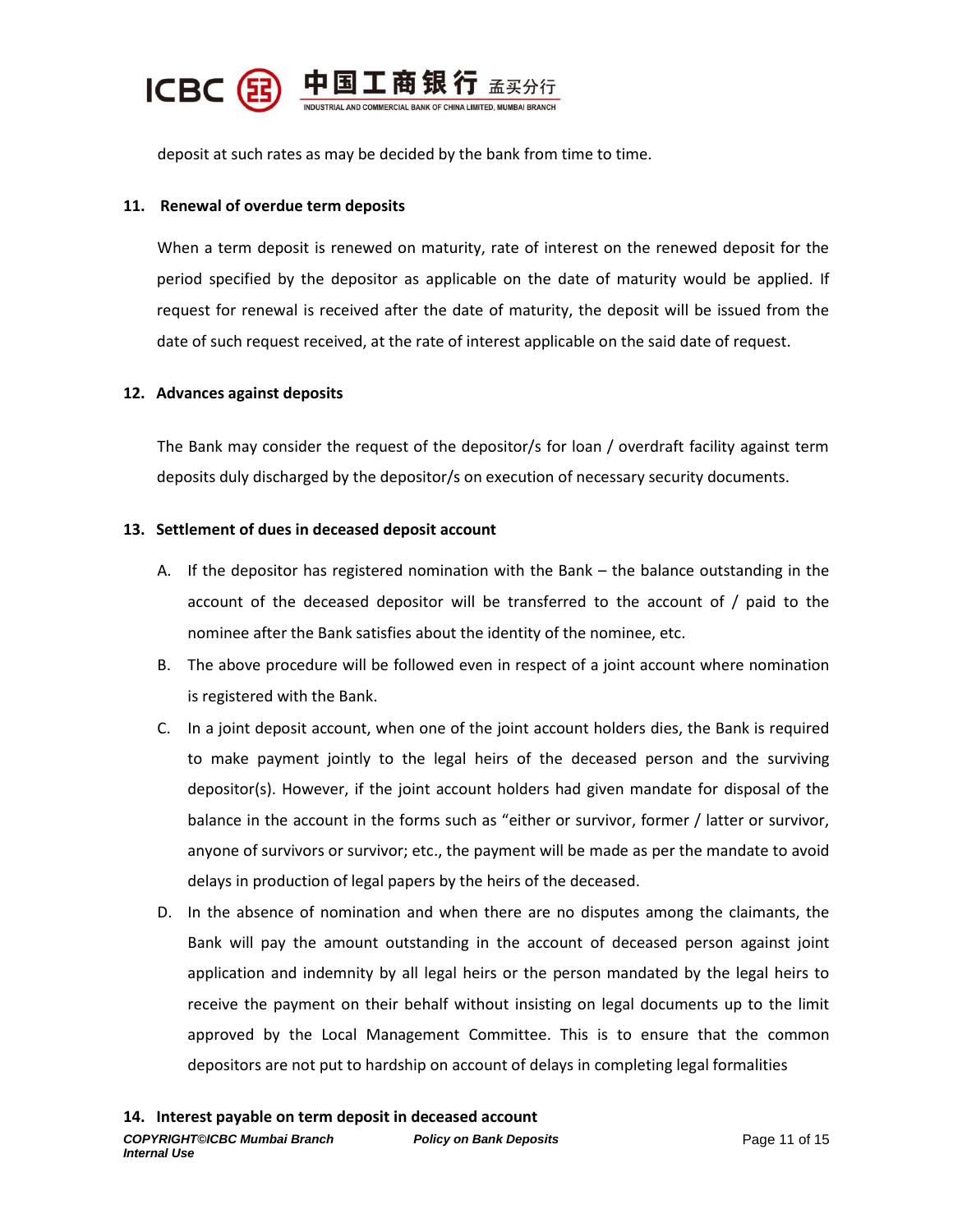

In the event of death of the depositor before the date of maturity of deposit and amount of the deposit is claimed after the date of maturity, the Bank shall pay interest at the contracted rate till the date of maturity. From the date of maturity to the date of payment, the Bank shall pay simple interest at the applicable rate obtaining on the date of maturity, for the period for which the deposit remained with the Bank beyond the date of maturity; as per the Bank's policy in this regard.

# **15. Insurance Cover for Deposits**

All bank deposits are covered under the insurance scheme offered by Deposit Insurance and Credit Guarantee Corporation of India (DICGC) subject to certain limits and conditions. The details of the insurance cover in force, will be made available to the depositor, on demand.

#### **16. Stop Payment Facility**

The Bank will accept stop payment instruction from the depositors in respect of cheques issued by them. Charges, as specified, will be recovered.

# **17. Dormant Accounts**

A Savings Deposit as well as Current Account shall be treated as inoperative and dormant if there are no transactions in the account for over a period of two years. The depositor can request the Bank to activate the account. The account can be activated only after obtaining requisite fresh KYC documents of the account holder. The Bank shall review the number of dormant accounts annually.

#### **18. Redressal of complaints and grievances**

Depositors having any complaint / grievance with regard to services rendered by the Bank shall have a right to approach authority(ies) designated by the Bank for handling customer complaint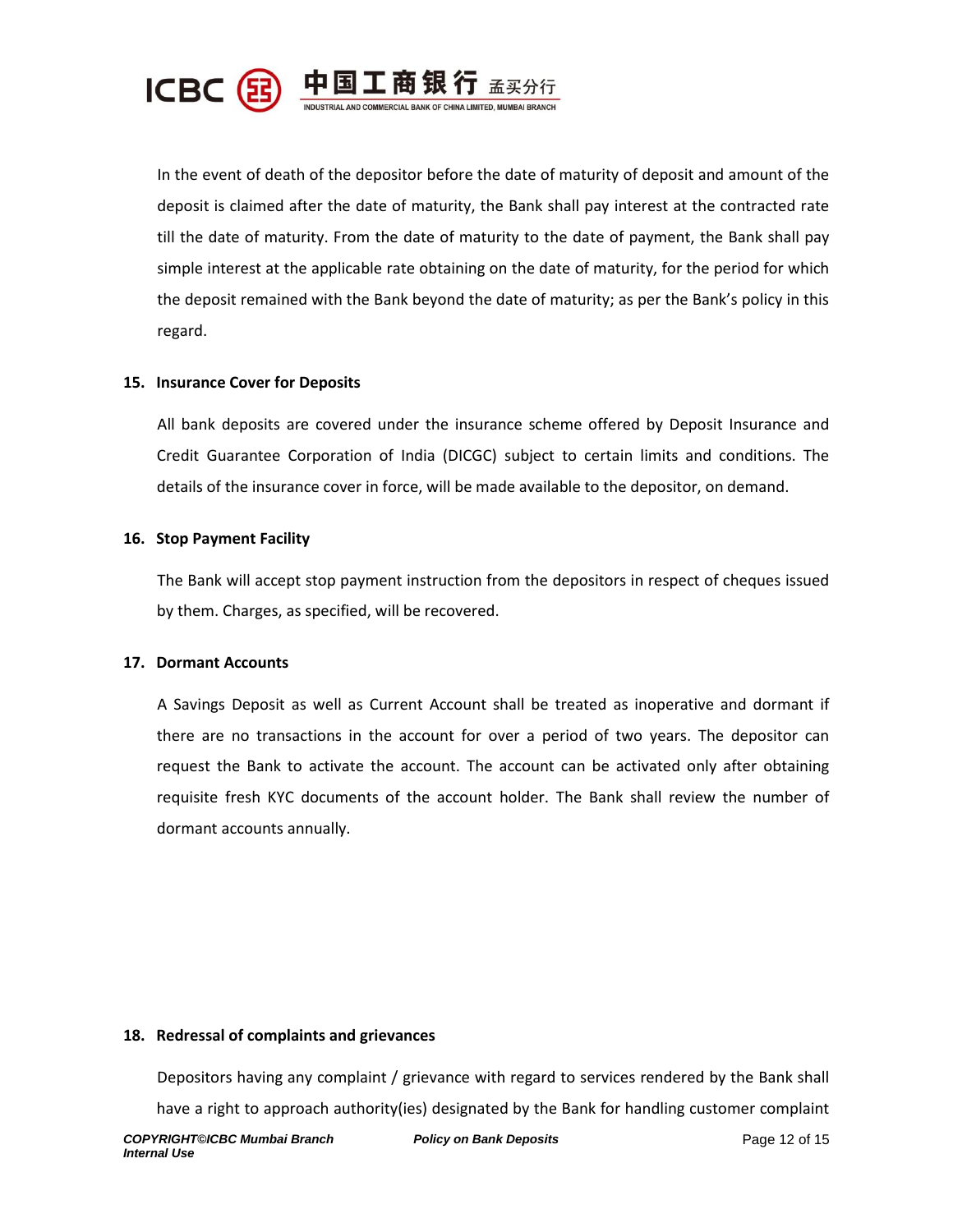

/ grievances. The details of the internal set up for redressal of complaints / grievances will be displayed in the branch premises or bank's website. The branch officials shall provide all required information regarding procedure for lodging the complaint. In case the depositor does not get response from the Bank within 30 days from date of complaint or he is not satisfied with the response received from the Bank, he has a right to approach Banking Ombudsman appointed by the Reserve Bank of India.

# **19. Bulk Deposits**

In terms of the RBI Master Direction on Interest Rate on Deposits updated from time to time, single rupee deposits (including NRE and NRO term deposits) of Rs.2 Crore and above are classified as bulk deposits. The rate of interest on these deposits shall depend on:

•The rate of interest •The rate of interest on thes •The rate of interest on •The rate of interest on these deposits

The bank may offer differential rate of interest for Bulk deposits of the same maturity. However, care shall be taken to ensure that the rates offered for such Bulk deposits on any given day remain the same for identical amount & period.

The bank can accept Bulk Deposits with following two options: 1. Premature withdrawal permitted 2. Premature withdrawal is not permitted

The Bank shall notify all bulk depositors of its policy of allowing / disallowing premature withdrawal at the time of accepting such deposits.

In case of option 1, where premature withdrawal is permitted, Treasury shall at the time of providing the special rate of interest, also provide the interest rates applicable for various tenures. Treasury shall also provide the quantum of penalty applicable, if any, for premature withdrawal. CEO/DGM/Management can waive the penalty applicable on premature withdrawal of Bulk deposit including interest difference, if any.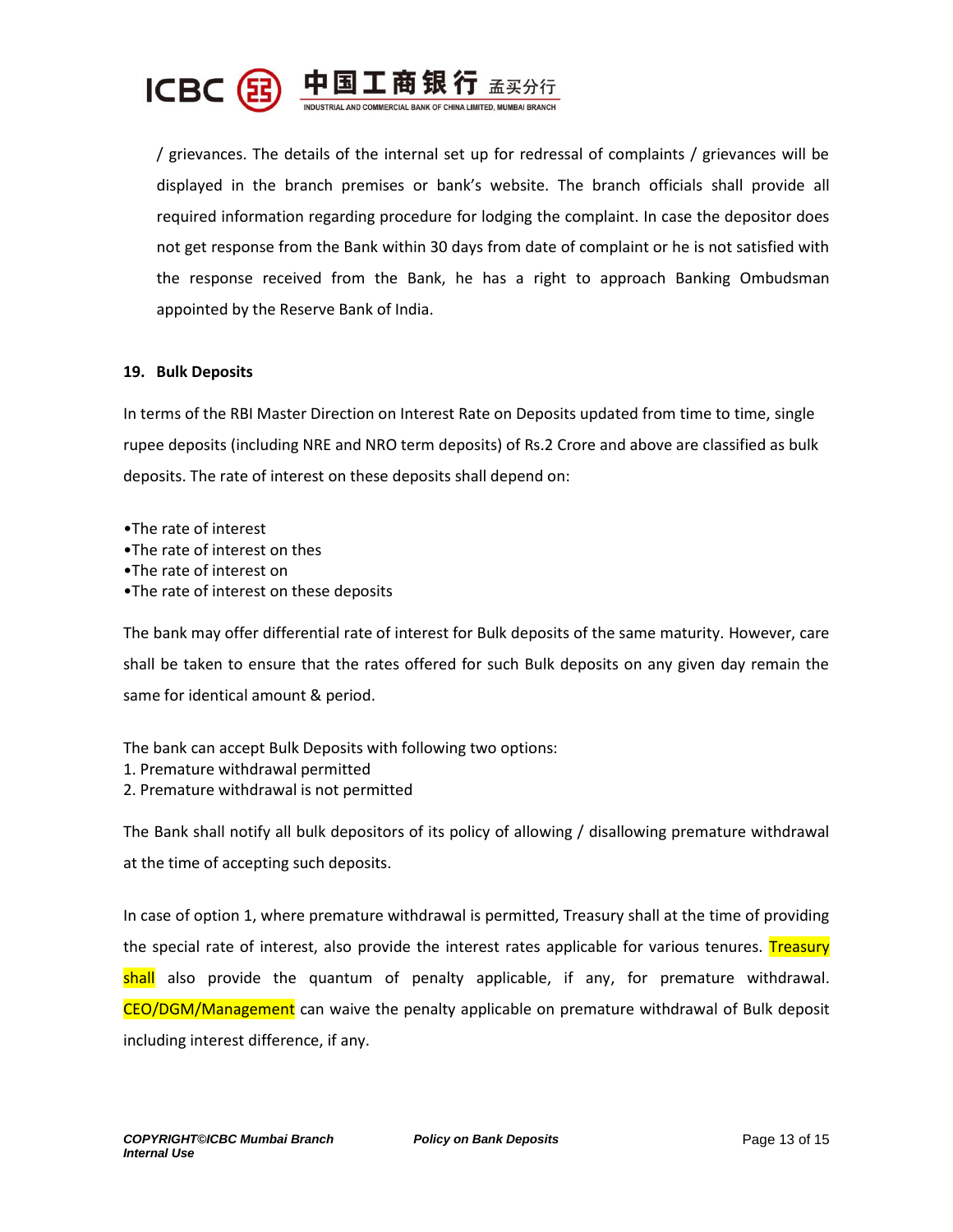

In case of option 2, under special circumstances, the bank may permit pre-mature withdrawal of Bulk deposits accepted from Individuals / HUFs only with specific approval from CEO/DGM/Management. The details of premature withdrawal of Bulk deposits shall be put up to ALCO at monthly intervals.

Care shall be taken to ensure that the rates offered for such Bulk deposits on any given day remain the same for identical amount & period.

The Bank has statutory obligation to deduct tax at source if the total interest paid/ payable on all term deposits held by a person exceeds the amount specified under the Income Tax Act and as per CBDT (Central Board of Direct Taxes) guidelines issued from time to time. The Bank will issue a tax deduction certificate (TDS Certificate) for tax deducted on quarterly basis. The depositor, if entitled to exemption from TDS can submit declaration in Form 15G/H at the beginning of every financial year.

# **20. Suo Moto Closure of Savings and Current Account**

The Bank shall close accounts, which are considered undesirable and un- remunerative.

These accounts shall be closed only after sending proper written notice to the customer, at the address of the customer available as per Bank records. Examples of undesirable and unremunerative features are:

a. Drawing cheques without funds.

b. Rash / fraudulent transactions routed through Bank account which may expose the Bank to unnecessary risks.

c. Nil Balance Accounts

d. Dormant / inoperative accounts as per extant RBI directives.

e. Accounts where transactions, such as huge cash transactions, are being made,

disproportionate to the profile of the customer.

f. Accounts in which, in the opinion of the Bank, transactions having money laundering angle are being conducted.

g. Accounts, in which, the Bank is not able to apply appropriate KYC measures due to non - furnishing of information by customer and / or non – co-operation by the customer in this regard.

h. Non-compliance of Minimum Balance requirements for current and savings account, as applicable to the relevant scheme / product.